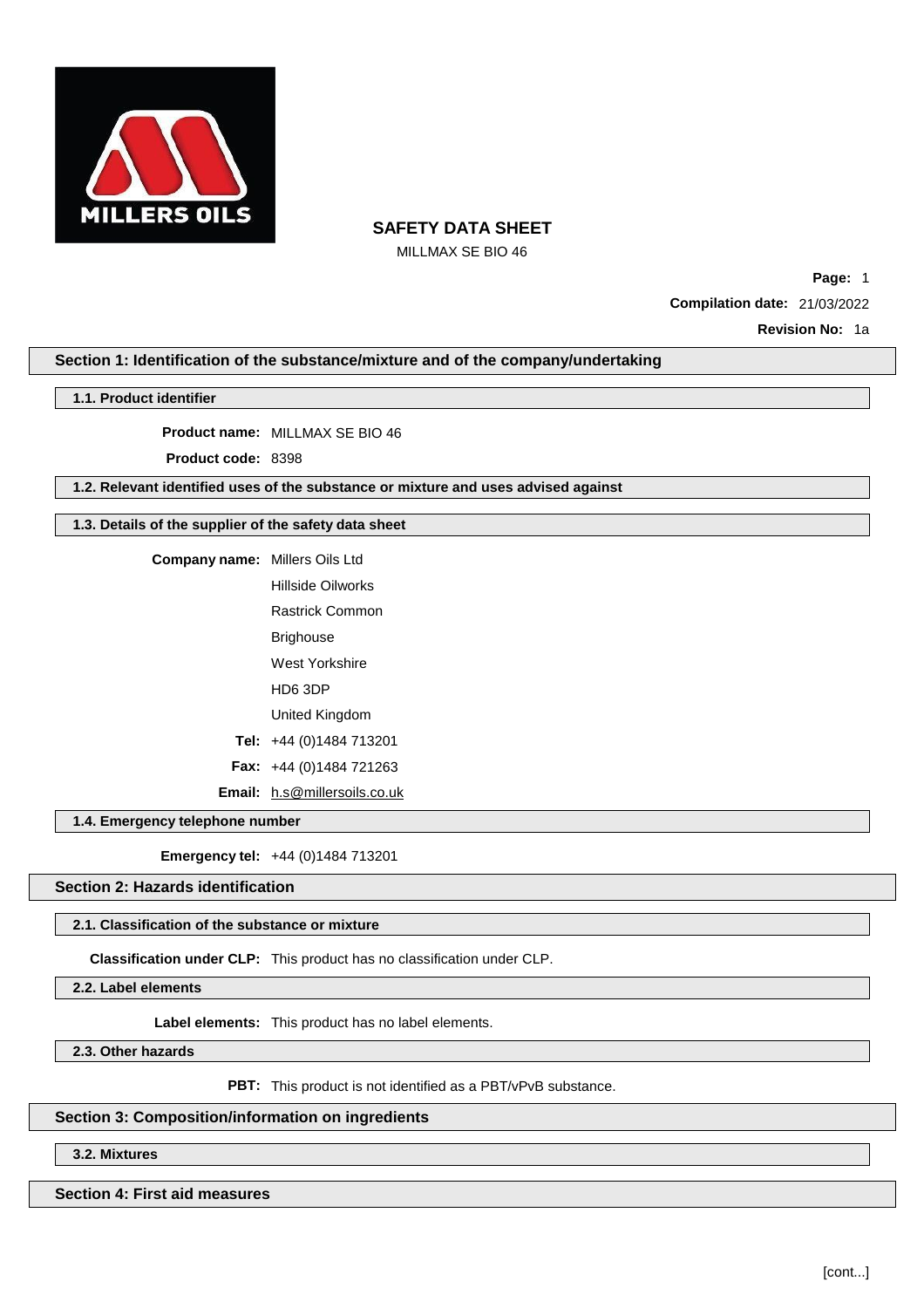### MILLMAX SE BIO 46

### **4.1. Description of first aid measures**

**Skin contact:** Wash immediately with plenty of soap and water. Remove all contaminated clothes and footwear immediately unless stuck to skin.

**Eye contact:** Bathe the eye with running water for 15 minutes.

**Ingestion:** Wash out mouth with water. Do not induce vomiting.

**Inhalation:** Remove casualty from exposure ensuring one's own safety whilst doing so.

#### **4.2. Most important symptoms and effects, both acute and delayed**

**Skin contact:** There may be mild irritation at the site of contact.

**Eye contact:** There may be irritation and redness.

**Ingestion:** There may be irritation of the throat.

**Inhalation:** No symptoms.

**4.3. Indication of any immediate medical attention and special treatment needed**

**Immediate / special treatment:** Eye bathing equipment should be available on the premises.

## **Section 5: Fire-fighting measures**

### **5.1. Extinguishing media**

**Extinguishing media:** Suitable extinguishing media for the surrounding fire should be used. Use water spray

to cool containers. Carbon dioxide. Alcohol resistant foam. Dry chemical powder.

### **5.2. Special hazards arising from the substance or mixture**

**Exposure hazards:** In combustion emits toxic fumes.

**5.3. Advice for fire-fighters**

**Advice for fire-fighters:** Wear self-contained breathing apparatus. Wear protective clothing to prevent contact with skin and eyes.

#### **Section 6: Accidental release measures**

**6.1. Personal precautions, protective equipment and emergency procedures**

**Personal precautions:** Refer to section 8 of SDS for personal protection details. Turn leaking containers leak-

side up to prevent the escape of liquid.

### **6.2. Environmental precautions**

**Environmental precautions:** Do not discharge into drains or rivers. Contain the spillage using bunding.

## **6.3. Methods and material for containment and cleaning up**

**Clean-up procedures:** Absorb into dry earth or sand. Transfer to a closable, labelled salvage container for disposal by an appropriate method.

#### **6.4. Reference to other sections**

**Reference to other sections:** Refer to section 8 of SDS.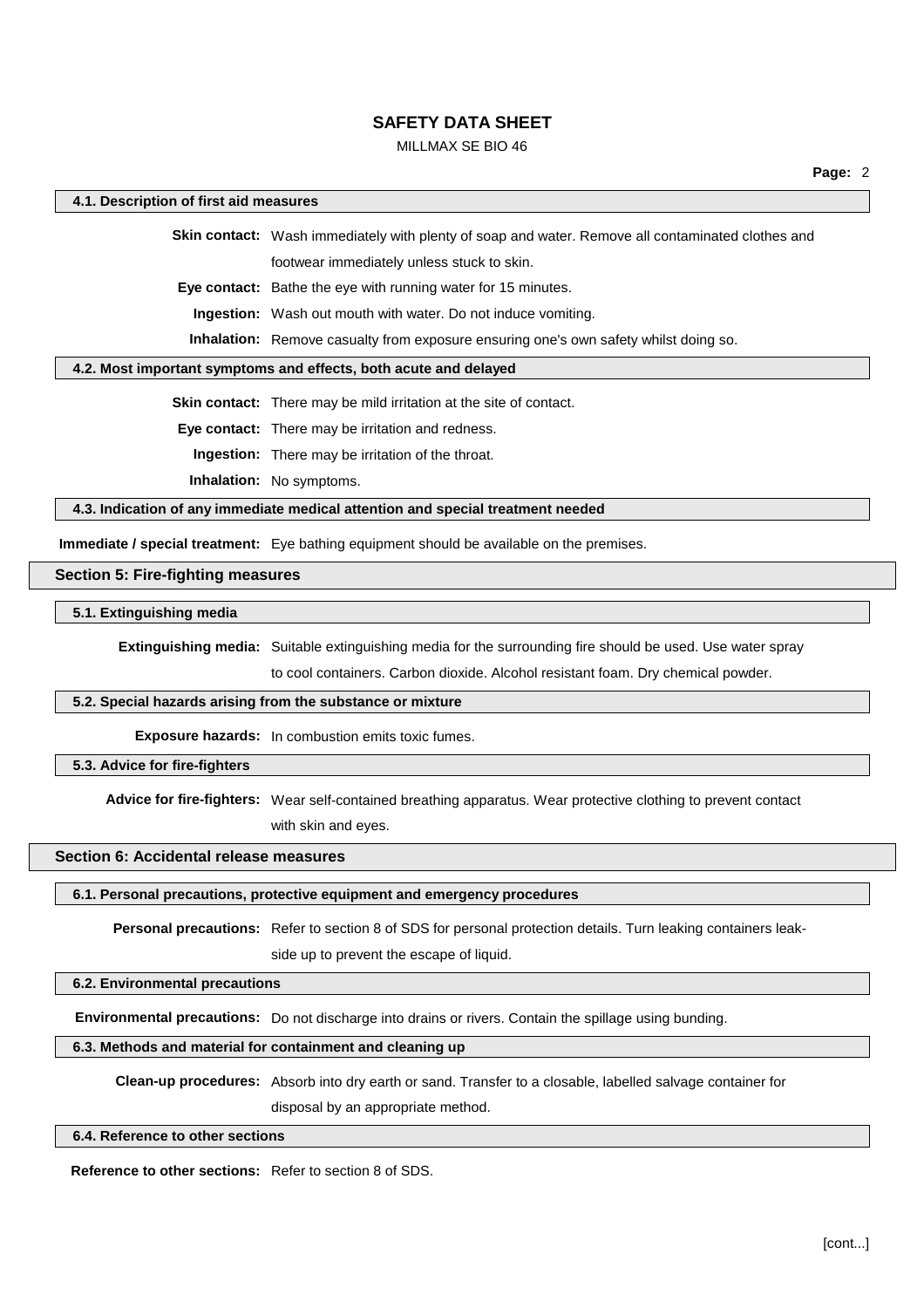## MILLMAX SE BIO 46

**Page:** 3

## **Section 7: Handling and storage**

## **7.1. Precautions for safe handling**

**Handling requirements:** Avoid direct contact with the substance.

## **7.2. Conditions for safe storage, including any incompatibilities**

**Storage conditions:** Store in a cool, well ventilated area. Keep container tightly closed.

**7.3. Specific end use(s)**

**Specific end use(s):** No data available.

## **Section 8: Exposure controls/personal protection**

**8.1. Control parameters**

**Workplace exposure limits:** No data available.

## **DNEL/PNEC Values**

**DNEL / PNEC** No data available.

**8.2. Exposure controls**

|                                         | Engineering measures: Ensure there is sufficient ventilation of the area. |  |
|-----------------------------------------|---------------------------------------------------------------------------|--|
|                                         | Respiratory protection: Respiratory protection not required.              |  |
| <b>Hand protection:</b> Nitrile gloves. |                                                                           |  |
|                                         | <b>Eye protection:</b> Safety glasses. Ensure eye bath is to hand.        |  |
|                                         | <b>Skin protection:</b> Protective clothing.                              |  |

**Section 9: Physical and chemical properties**

## **9.1. Information on basic physical and chemical properties**

| <b>State: Liquid</b>                                    |                                                  |                                                 |                                  |
|---------------------------------------------------------|--------------------------------------------------|-------------------------------------------------|----------------------------------|
|                                                         | <b>Odour:</b> Characteristic odour               |                                                 |                                  |
| <b>Evaporation rate: Negligible</b>                     |                                                  |                                                 |                                  |
|                                                         | <b>Oxidising:</b> Non-oxidising (by EC criteria) |                                                 |                                  |
| <b>Solubility in water:</b> Insoluble                   |                                                  |                                                 |                                  |
|                                                         | <b>Viscosity:</b> No data available.             |                                                 |                                  |
| <b>Boiling point/range °C:</b> No data available.       |                                                  | Melting point/range°C: No data available.       |                                  |
| <b>Flammability limits %: lower:</b> No data available. |                                                  |                                                 | <b>upper:</b> No data available. |
| <b>Flash point °C:</b> $>150$                           |                                                  | Part.coeff. n-octanol/water: No data available. |                                  |
| Autoflammability <sup>°</sup> C: No data available.     |                                                  | Vapour pressure: No data available.             |                                  |
| <b>Relative density: 0.915</b>                          |                                                  |                                                 | <b>pH:</b> No data available.    |
|                                                         | <b>VOC g/l:</b> No data available.               |                                                 |                                  |

**9.2. Other information**

**Other information:** No data available.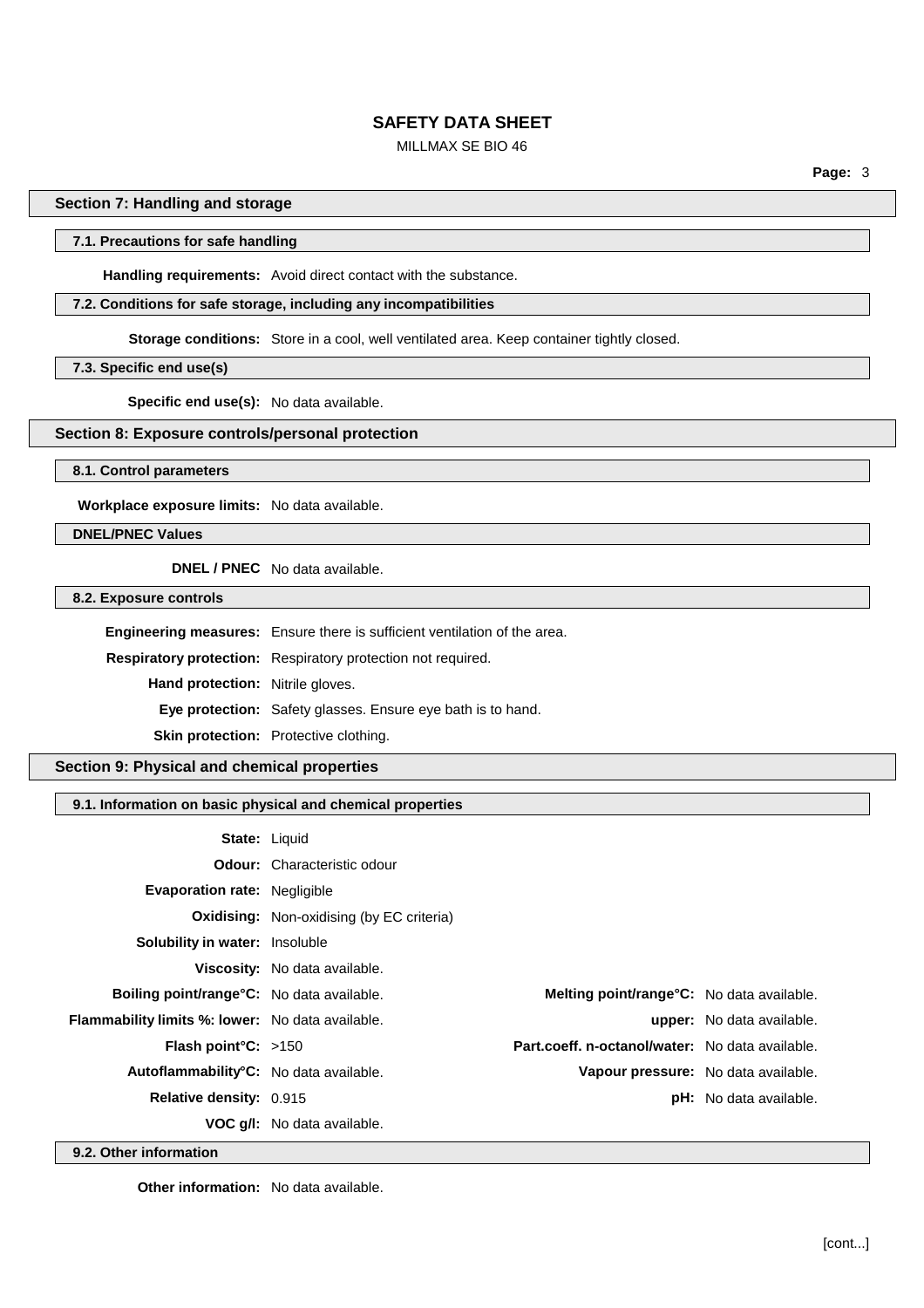## MILLMAX SE BIO 46

### **Section 10: Stability and reactivity**

#### **10.1. Reactivity**

#### **Reactivity:** Stable under recommended transport or storage conditions.

#### **10.2. Chemical stability**

**Chemical stability:** Stable under normal conditions.

## **10.3. Possibility of hazardous reactions**

**Hazardous reactions:** Hazardous reactions will not occur under normal transport or storage conditions.

Decomposition may occur on exposure to conditions or materials listed below.

#### **10.4. Conditions to avoid**

**Conditions to avoid:** Heat.

**10.5. Incompatible materials**

**Materials to avoid:** Strong oxidising agents. Strong acids.

## **10.6. Hazardous decomposition products**

**Haz. decomp. products:** In combustion emits toxic fumes of carbon dioxide / carbon monoxide.

### **Section 11: Toxicological information**

#### **11.1. Information on toxicological effects**

**Toxicity values:** No data available.

#### **Symptoms / routes of exposure**

**Skin contact:** There may be mild irritation at the site of contact.

**Eye contact:** There may be irritation and redness.

**Ingestion:** There may be irritation of the throat.

**Inhalation:** No symptoms.

## **Section 12: Ecological information**

#### **12.1. Toxicity**

**Ecotoxicity values:** No data available.

## **12.2. Persistence and degradability**

**Persistence and degradability:** No data available.

**12.3. Bioaccumulative potential**

**Bioaccumulative potential:** No data available.

**12.4. Mobility in soil**

**Mobility:** No data available.